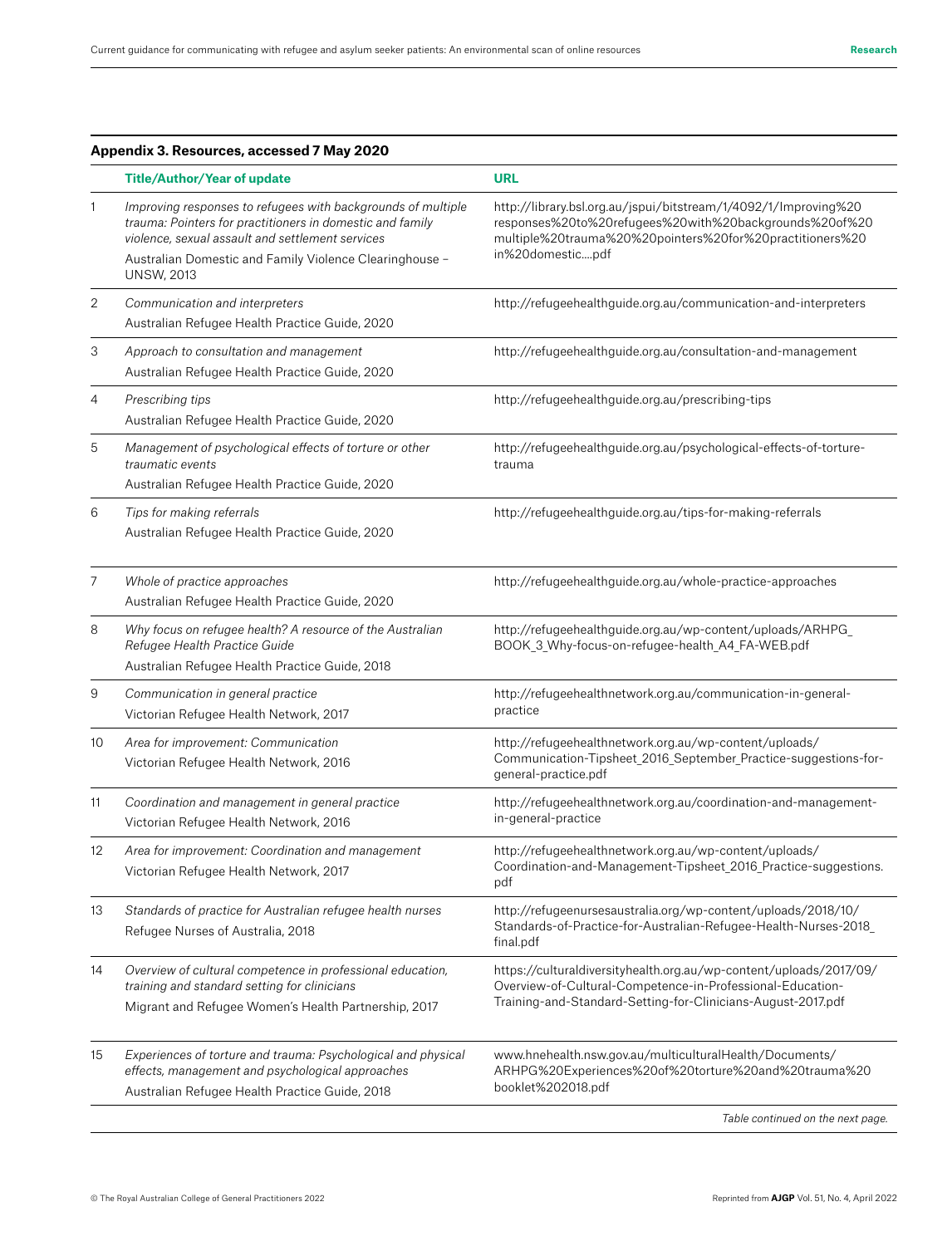|    | Appendix 3. Resources, accessed 7 May 2020 (Cont'd)                                                                                                                                                                             |                                                                                                                                                                                                                              |
|----|---------------------------------------------------------------------------------------------------------------------------------------------------------------------------------------------------------------------------------|------------------------------------------------------------------------------------------------------------------------------------------------------------------------------------------------------------------------------|
|    | <b>Title/Author/Year of update</b>                                                                                                                                                                                              | <b>URL</b>                                                                                                                                                                                                                   |
| 16 | Practice checklist: Is your practice refugee health ready?<br>Refugee Primary Health Care Clinical Advisory Group South-<br>East Old, 2017                                                                                      | www.refugeehealthnetworkqld.org.au/wp-content/uploads/2016/11/<br>Refugee-Health-Ready-Practice-Checklist-V3.4.pdf                                                                                                           |
| 17 | Managing the refugee patient<br>Refugee Health Network Queensland, 2015                                                                                                                                                         | www.refugeehealthnetworkqld.org.au/wp-content/uploads/2017/01/<br>Managing-the-Refugee-Patient-Dr-M.-Kay.pdf                                                                                                                 |
| 18 | Resources for general practice clinicians: Working with patients<br>from a refugee background<br>Refugee Health Network Queensland, 2018                                                                                        | www.refugeehealthnetworkqld.org.au/wp-content/uploads/2019/06/<br>Resources%20for%20General%20Practice%20Clinicians%20<br>working%20with%20patients%20from%20a%20refugee%20<br>background%20Collated%20Nov%20June%202019.pdf |
| 19 | Culturally responsive clinical practice: Working with people<br>from migrant and refugee backgrounds - Competency<br>standards framework for clinicians                                                                         | https://culturaldiversityhealth.org.au/wp-content/uploads/2019/02/<br>Culturally-responsive-clinical-practice-Working-with-people-from-<br>migrant-and-refugee-backgrounds-Jan2019.pdf                                       |
| 20 | Migrant and Refugee Women's Health Partnership, 2019<br>Education for GPs providing mental healthcare for refugee<br>populations<br>A resource for training providers<br>General Practice Mental Health Standards Collaboration | https://gpmhsc.org.au/getattachment/67c49c32-7441-4bb2-9ba2-<br>8ae12873faab/gpmhsc-education-for-gps-providing-mental-health-<br>care-for-refugee-populations.pdf                                                           |
| 21 | Make your general practice refugee health ready<br>North Western Melbourne Primary Health Network, 2019                                                                                                                         | https://nwmphn.org.au/wp-content/uploads/2019/06/Refugee-<br>Health-Guide-Make-your-practice-refugee-health-ready.pdf                                                                                                        |
| 22 | Caring for refugee patients in general practice<br>Victorian Foundation for Survivors of Torture Inc., 2012                                                                                                                     | https://refugeehealthnetwork.org.au/wp-content/uploads/CRPGP_<br>DTG_4thEdn_Vic_Online.pdf                                                                                                                                   |
| 23 | Recommendations for comprehensive post-arrival health<br>assessment for people from refugee-like backgrounds<br>Australasian Society for Infectious Diseases and Refugee<br>Health network of Australia, 2016                   | www.asid.net.au/documents/item/1225                                                                                                                                                                                          |
| 24 | Refugees and asylum seekers: Issues for refugees and asylum<br>seekers<br>CareSearch - Palliative care knowledge network, 2018                                                                                                  | www.caresearch.com.au/caresearch/tabid/2385/Default.aspx                                                                                                                                                                     |
| 25 | Guide for general practitioners in Tasmania: Refugee health<br>care<br>Tasmania - Department of Health and Human services, 2005                                                                                                 | www.dhhs.tas.gov.au/_data/assets/pdf_file/0016/37024/gp_guide_<br>refugee_health_1st_edn_may05.pdf                                                                                                                           |
| 26 | 'This is what you need to know about working in refugee<br>health'<br>General Practice Training Queensland, 2018                                                                                                                | www.gptq.qld.edu.au/need-know-working-refugee-health                                                                                                                                                                         |
| 27 | Pregnancy care for migrant and refugee women<br>Australia Government - Department of Health, 2020                                                                                                                               | www.health.gov.au/resources/pregnancy-care-guidelines/part-a-<br>optimising-pregnancy-care/pregnancy-care-for-migrant-and-refugee-<br>women                                                                                  |
| 28 | Refugee health and wellbeing: A strategic framework for<br>Queensland<br>Queensland Government - Department of Health, 2016                                                                                                     | www.health.qld.gov.au/_data/assets/pdf_file/0028/442378/<br>framework-refugee.pdf                                                                                                                                            |
| 29 | 'How practices can engage people from refugee and migrant<br>communities'<br>HotDoc, 2017                                                                                                                                       | www.hotdoc.com.au/practices/blog/engaging-migrant-communities                                                                                                                                                                |
|    |                                                                                                                                                                                                                                 | Table continued on the next page.                                                                                                                                                                                            |